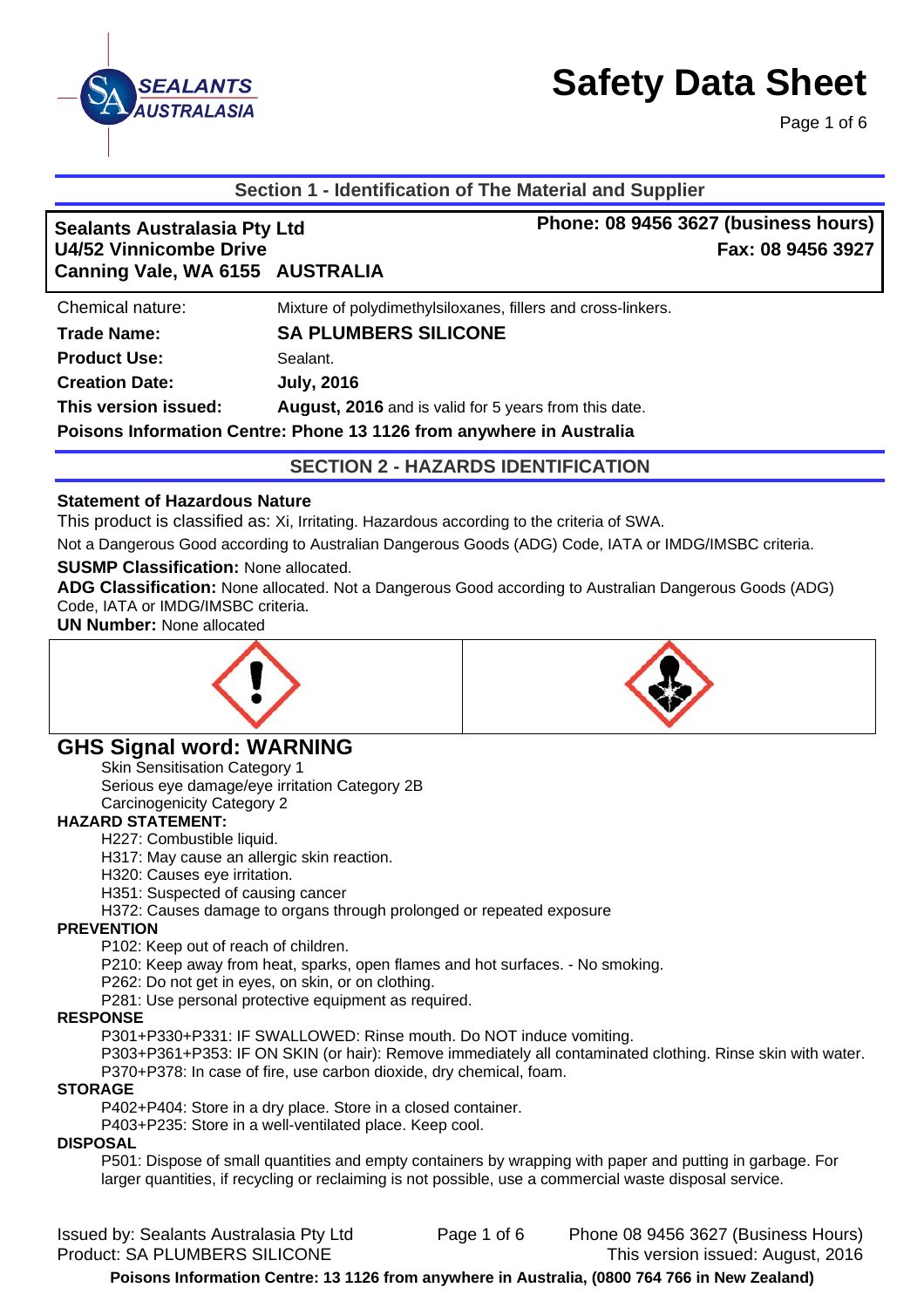

Page 2 of 6

### **Emergency Overview**

**Physical Description & colour**: Clear paste.

**Odour:** Faint odour.

**Major Health Hazards:** eye irritant, possible skin sensitiser.

# **SECTION 3 - COMPOSITION/INFORMATION ON INGREDIENTS**

| Ingredients                                       | <b>CAS No</b>    | Conc,%      | TWA (mg/m3) STEL (mg/m3) |         |
|---------------------------------------------------|------------------|-------------|--------------------------|---------|
| Petroleum hydrocarbon                             | 64742-46-7       | $10 - 30$   | not set                  | not set |
| Amorphous fumed silica                            | 112945-52-5 1-10 |             | not set                  | not set |
| 2-Butanone, O,O',O"-(methylsilylidyne)trioxime    | 22984-54-9       | $1 - 10$    | not set                  | not set |
| 1,2-Ethanediamine, N-[3-(trimethoxysilyl)propyl]- | 1760-24-3        | $0.1 - 1.0$ | not set                  | not set |
| 2-Butanone, O,O',O"-(ethenylsilylidyne)trioxime   | 2224-33-1        | $0.1 - 1.0$ | not set                  | not set |
| Octamethylcyclotetrasiloxane                      | 556-67-2         | $0.1 - 1.0$ | not set                  | not set |
| Other ingredients said to be not hazardous        | secret           | to 100      | not set                  | not set |

This is a commercial product whose exact ratio of components may vary slightly. Minor quantities of other non hazardous ingredients are also possible.

The SWA TWA exposure value is the average airborne concentration of a particular substance when calculated over a normal 8 hour working day for a 5 day working week. The STEL (Short Term Exposure Limit) is an exposure value that may be equalled (but should not be exceeded) for no longer than 15 minutes and should not be repeated more than 4 times per day. There should be at least 60 minutes between successive exposures at the STEL. The term "peak "is used when the TWA limit, because of the rapid action of the substance, should never be exceeded, even briefly.

### **SECTION 4 - FIRST AID MEASURES**

#### **General Information:**

You should call The Poisons Information Centre if you feel that you may have been poisoned, burned or irritated by this product. The number is 13 1126 from anywhere in Australia (0800 764 766 in New Zealand) and is available at all times. Have this SDS with you when you call.

**Inhalation:** No first aid measures normally required. However, if inhalation has occurred, and irritation has developed, remove to fresh air and observe until recovered. If irritation becomes painful or persists more than about 30 minutes, seek medical advice.

**Skin Contact:** Gently brush away excess particles. Wash gently and thoroughly with water (use non-abrasive soap if necessary) for 5 minutes or until chemical is removed.

**Eye Contact:** Quickly and gently brush particles from eyes. Immediately flush the contaminated eye(s) with lukewarm, gently flowing water for 15 minutes or until the product is removed, while holding the eyelid(s) open. Take care not to rinse contaminated water into the unaffected eye or onto the face. Obtain medical attention immediately. Take special care if exposed person is wearing contact lenses.

**Ingestion:** If product is swallowed or gets in mouth, do NOT induce vomiting; wash mouth with water and give some water to drink. If symptoms develop, or if in doubt contact a Poisons Information Centre or a doctor.

### **SECTION 5 - FIRE FIGHTING MEASURES**

**Fire and Explosion Hazards**: The major hazard in fires is usually inhalation of heated and toxic or oxygen deficient (or both), fire gases. There is little risk of an explosion from this product if commercial quantities are involved in a fire. Violent steam generation or eruption may occur upon application of direct water stream on hot liquids. Vapours from this product are heavier than air and may accumulate in sumps, pits and other low-lying spaces, forming potentially explosive mixtures. They may also flash back considerable distances.

Fire decomposition products from this product may be toxic if inhaled. Take appropriate protective measures.

**Extinguishing Media:** In case of fire, use carbon dioxide, dry chemical, foam.

**Fire Fighting:** If a significant quantity of this product is involved in a fire, call the fire brigade.

| 63°C            |
|-----------------|
| 10.2%           |
| 1.6%            |
| 211°C (solvent) |
|                 |

Issued by: Sealants Australasia Pty Ltd Page 2 of 6 Phone 08 9456 3627 (Business Hours) Product: SA PLUMBERS SILICONE This version issued: August, 2016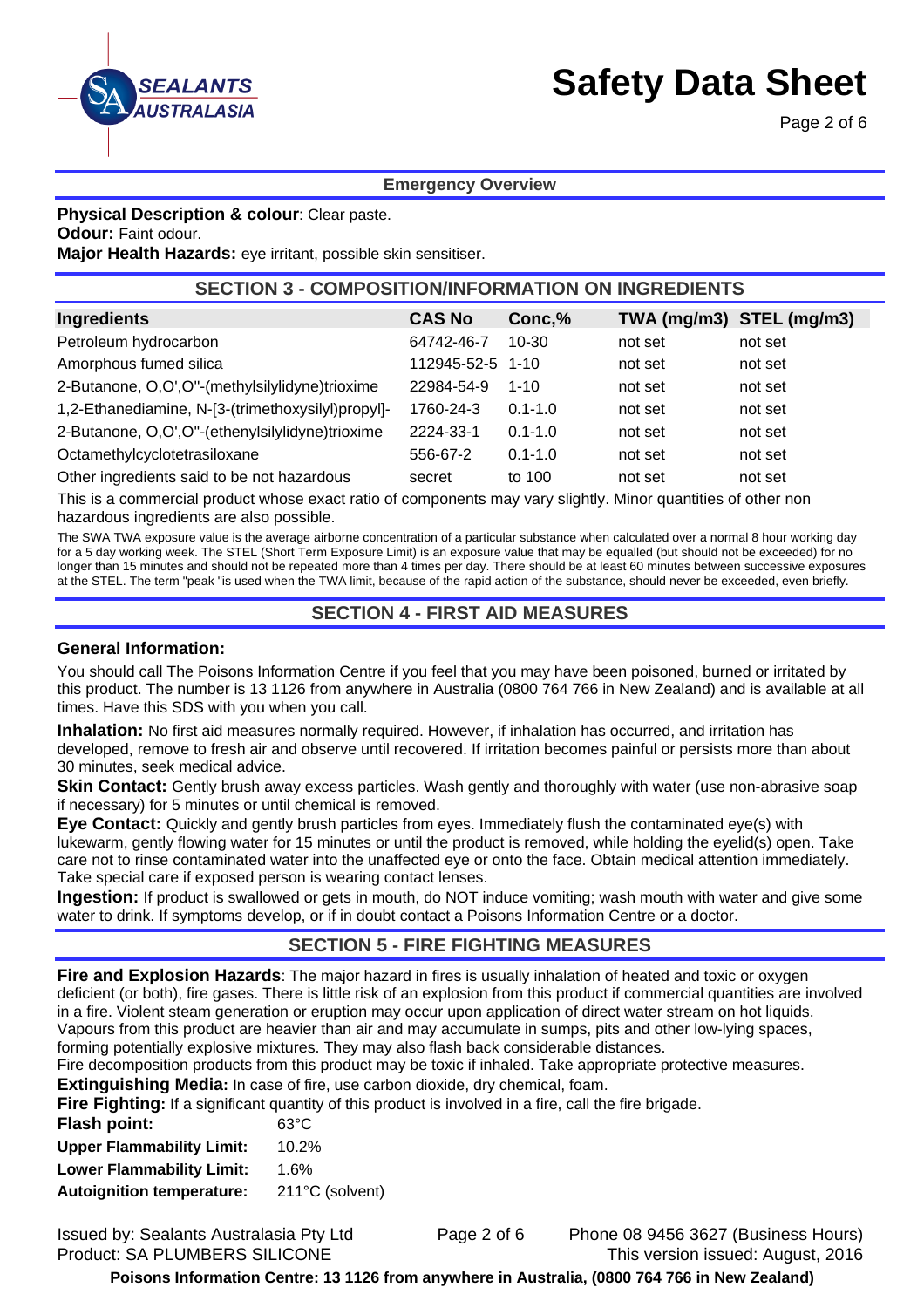

Page 3 of 6

### **Flammability Class:** Flammable Category 4 (GHS), C1 combustible (AS 1940)

### **SECTION 6 - ACCIDENTAL RELEASE MEASURES**

**Accidental release:** This product is sold in small packages, and the accidental release from one of these is not usually a cause for concern. For minor spills, clean up, rinsing to sewer and put empty container in garbage. Although no special protective clothing is normally necessary because of occasional minor contact with this product, it is good practice to wear impermeable gloves when handling chemical products. In the event of a major spill, prevent spillage from entering drains or water courses and call emergency services.

# **SECTION 7 - HANDLING AND STORAGE**

**Handling:** Keep exposure to this product to a minimum, and minimise the quantities kept in work areas. Check Section 8 of this SDS for details of personal protective measures, and make sure that those measures are followed. The measures detailed below under "Storage" should be followed during handling in order to minimise risks to persons using the product in the workplace. Also, avoid contact or contamination of product with incompatible materials listed in Section 10.

**Storage:** Note that this product is GHS Flammable Class 4 and therefore, for Storage, meets the definition of Dangerous Goods. If you store large quantities (tonnes) of such products, we suggest that you consult your state's Dangerous Goods authority in order to clarify your obligations regarding their storage.

Store packages of this product in a cool place. Make sure that containers of this product are kept tightly closed. Keep containers dry and away from water. Keep containers of this product in a well ventilated area. Make sure that the product does not come into contact with substances listed under "Incompatibilities" in Section 10. Check packaging there may be further storage instructions on the label.

# **SECTION 8 - EXPOSURE CONTROLS AND PERSONAL PROTECTION**

The following Australian Standards will provide general advice regarding safety clothing and equipment:

Respiratory equipment: **AS/NZS 1715**, Protective Gloves: **AS 2161**, Occupational Protective Clothing: AS/NZS 4501 set 2008, Industrial Eye Protection: **AS1336** and **AS/NZS 1337**, Occupational Protective Footwear: **AS/NZS2210**.

### **SWA Exposure Limits TWA (mg/m<sup>3</sup>**

### **) STEL (mg/m<sup>3</sup> )**

Exposure limits have not been established by SWA for any of the significant ingredients in this product.

No special equipment is usually needed when occasionally handling small quantities. The following instructions are for bulk handling or where regular exposure in an occupational setting occurs without proper containment systems. **Ventilation:** This product should only be used in a well ventilated area. If natural ventilation is inadequate, use of a fan is suggested.

**Eye Protection:** Protective glasses or goggles should be worn when this product is being used. Failure to protect your eyes may cause them harm. Emergency eye wash facilities are also recommended in an area close to where this product is being used.

**Skin Protection:** If you believe you may have a sensitisation to this product or any of its declared ingredients, you should prevent skin contact by wearing impervious gloves, clothes and, preferably, apron. Make sure that all skin areas are covered. See below for suitable material types.

**Protective Material Types:** We suggest that protective clothing be made from the following materials: rubber, PVC.

**Respirator:** If there is a significant chance that dusts are likely to build up in the area where this product is being used, we recommend that you use a suitable dust mask. Otherwise, not normally necessary. Eyebaths or eyewash stations should, if practical, be provided near to where this product is being handled

commercially.

# **SECTION 9 - PHYSICAL AND CHEMICAL PROPERTIES:**

| Physical Description & colour: Clear paste. |                                                 |
|---------------------------------------------|-------------------------------------------------|
| Odour:                                      | Faint odour.                                    |
| <b>Boiling Point:</b>                       | 242-270°C at 100kPa (solvent)                   |
| <b>Freezing/Melting Point:</b>              | No specific data. Paste at normal temperatures. |
| <b>Volatiles:</b>                           | No specific data. Expected to be low at 100°C.  |
| <b>Vapour Pressure:</b>                     | Negligible at normal ambient temperatures.      |
| <b>Vapour Density:</b>                      | Not applicable.                                 |

Issued by: Sealants Australasia Pty Ltd Page 3 of 6 Phone 08 9456 3627 (Business Hours) Product: SA PLUMBERS SILICONE This version issued: August, 2016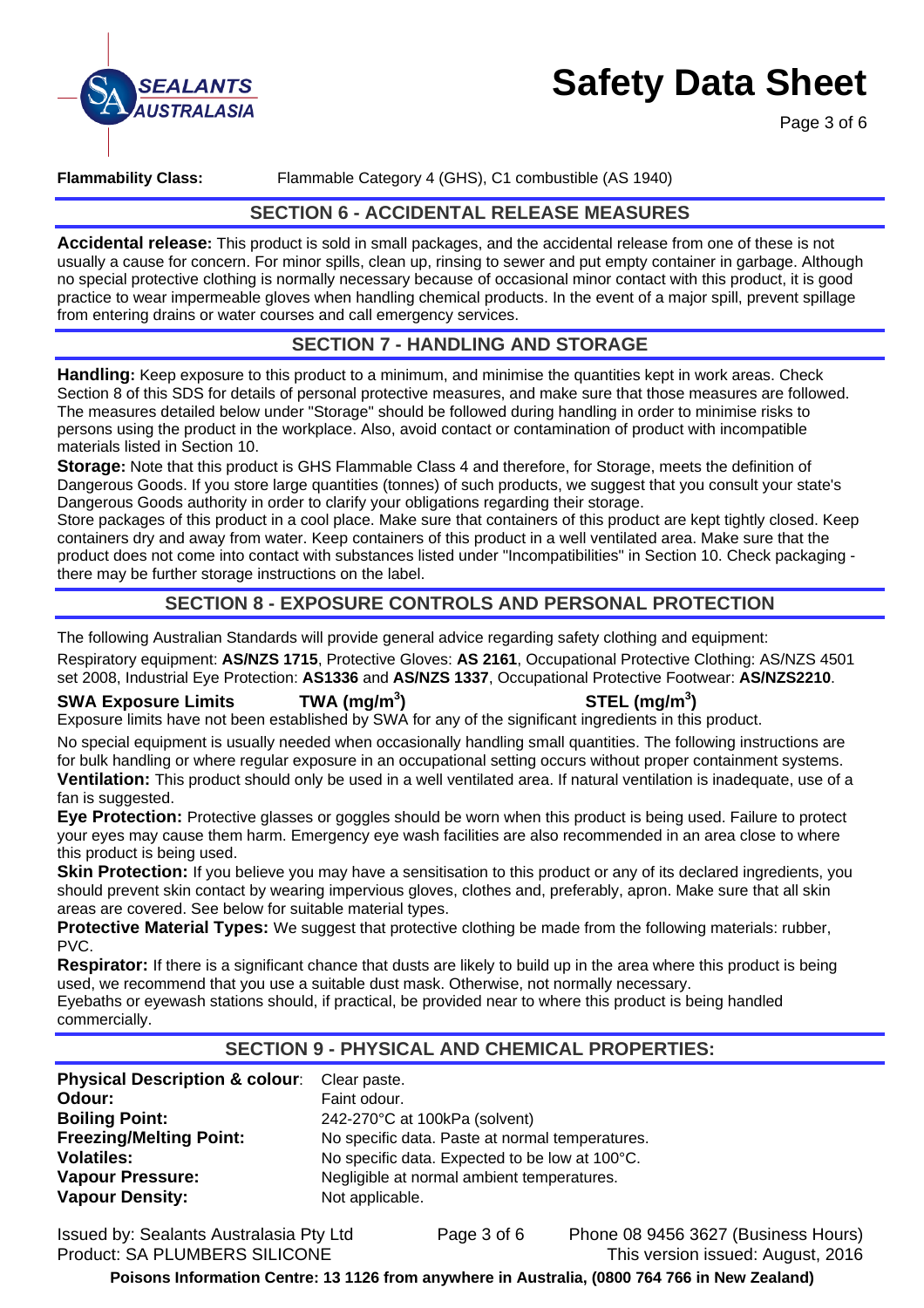

Page 4 of 6

| <b>Odour Threshold:</b><br>No data.<br><b>Evaporation Rate:</b><br>Not applicable.<br><b>Coeff Oil/water distribution:</b><br>No data<br><b>Viscosity:</b><br>Not applicable.<br><b>Autoignition temp:</b><br>211°C (solvent) |
|-------------------------------------------------------------------------------------------------------------------------------------------------------------------------------------------------------------------------------|
|-------------------------------------------------------------------------------------------------------------------------------------------------------------------------------------------------------------------------------|

# **SECTION 10 - STABILITY AND REACTIVITY**

**Reactivity**: No significant decomposition products. Reacts with water/moisture liberating Methylethylketoxime (MEKO) = 2-Butanone-oxime. Measurements at temperatures above 150°C in presence of air (oxygen) have shown that small amounts of formaldehyde are formed due to oxidative degradation.

**Conditions to Avoid:** This product should be kept in a cool place, preferably below 30°C. Keep containers tightly closed. Containers should be kept dry. Keep containers and surrounding areas well ventilated. **Incompatibilities:** water.

**Fire Decomposition:** Combustion forms carbon dioxide, and if incomplete, carbon monoxide and possibly smoke. Water is also formed. May form nitrogen and its compounds, and under some circumstances, oxides of nitrogen. Occasionally hydrogen cyanide gas in reducing atmospheres. Silicon compounds. Carbon monoxide poisoning produces headache, weakness, nausea, dizziness, confusion, dimness of vision, disturbance of judgment, and unconsciousness followed by coma and death.

**Polymerisation:** This product will not undergo polymerisation reactions.

### **SECTION 11 - TOXICOLOGICAL INFORMATION**

# **Local Effects:**

**Target Organs:** There is no data to hand indicating any particular target organs.

Octamethylcyclotetrasiloxane is a SWA Class 3 Reproductive risk.

### **Classification of Hazardous Ingredients**

| Ingredient                                                         | <b>Risk Phrases</b>                                     |
|--------------------------------------------------------------------|---------------------------------------------------------|
| Petroleum Hydrocarbon                                              | No risk phrases at concentrations found in this product |
| Octamethylcyclotetrasiloxane<br>Reproductive toxicity - category 2 | No risk phrases at concentrations found in this product |

Hazardous to the aquatic environment (chronic) - category 4

### **Potential Health Effects**

### **Inhalation:**

**Short term exposure:** Available data indicates that this product is not harmful. However product may be mildly irritating, although unlikely to cause anything more than mild transient discomfort.

Long Term exposure: No data for health effects associated with long term inhalation.

### **Skin Contact:**

**Short term exposure:** Classified as a potential sensitiser by skin contact. Exposure to a skin sensitiser, once sensitisation has occurred, may manifest itself as skin rash or inflammation, and in some individuals this reaction can be severe. In addition product may be irritating, but is unlikely to cause anything more than mild transient discomfort. **Long Term exposure:** No data for health effects associated with long term skin exposure.

# **Eye Contact:**

**Short term exposure:** This product is an eye irritant. Symptoms may include stinging and reddening of eyes and watering which may become copious. Other symptoms may also become evident. If exposure is brief, symptoms should disappear once exposure has ceased. However, lengthy exposure or delayed treatment may cause permanent damage.

Issued by: Sealants Australasia Pty Ltd Page 4 of 6 Phone 08 9456 3627 (Business Hours) Product: SA PLUMBERS SILICONE This version issued: August, 2016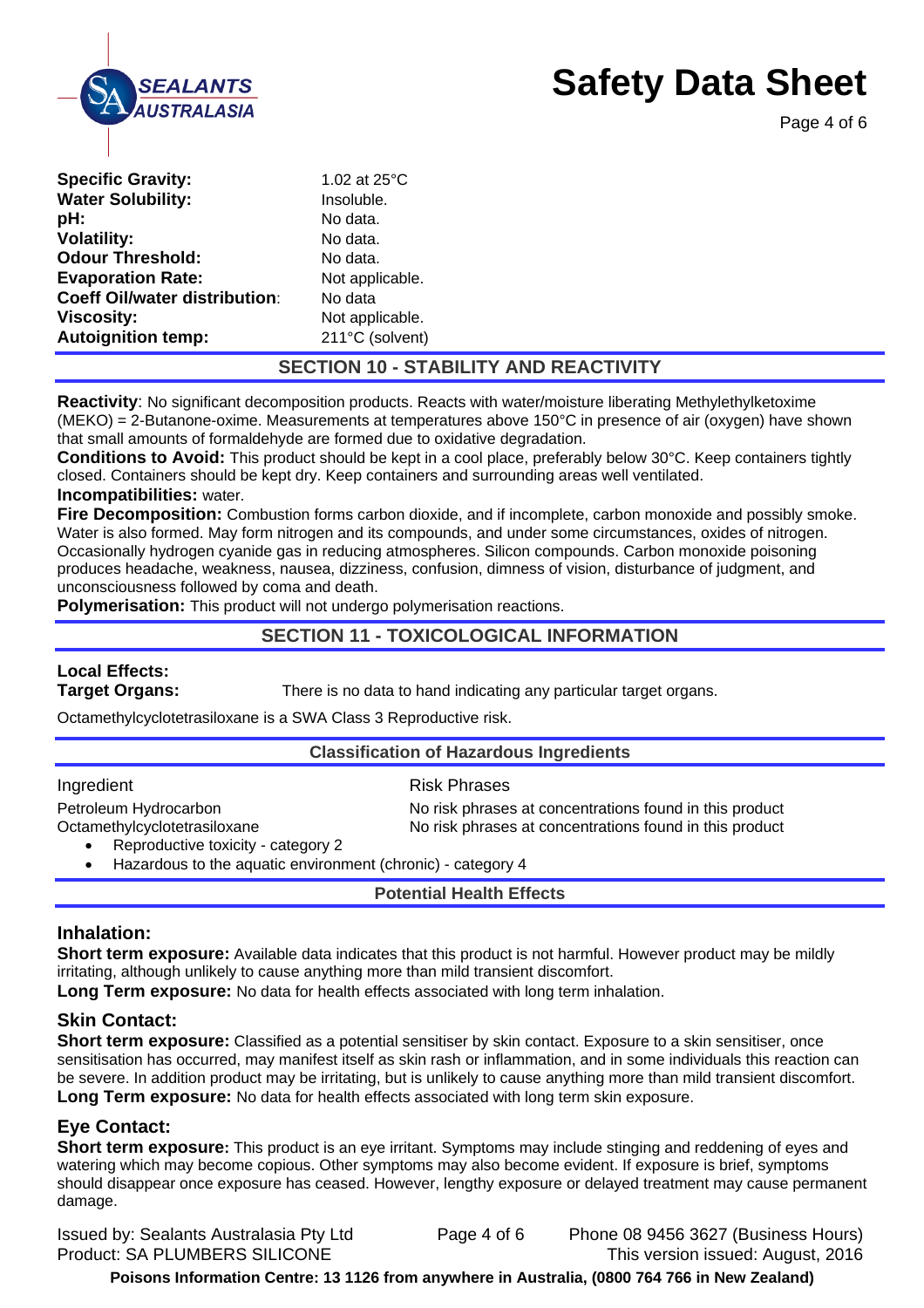

Page 5 of 6

**Long Term exposure:** No data for health effects associated with long term eve exposure.

### **Ingestion:**

**Short term exposure:** Significant oral exposure is considered to be unlikely. However, this product may be irritating to mucous membranes but is unlikely to cause anything more than transient discomfort.

**Long Term exposure:** No data for health effects associated with long term ingestion.

### **Carcinogen Status:**

**SWA:** No significant ingredient is classified as carcinogenic by SWA. **NTP:** No significant ingredient is classified as carcinogenic by NTP. **IARC:** No significant ingredient is classified as carcinogenic by IARC.

# **SECTION 12 - ECOLOGICAL INFORMATION**

Insufficient data to be sure of status.

Biodegradation is expected to be the primary fate process for aliphatic hydrocarbons in soil and water. The rate and extent of biodegradation are dependent on the ambient temperature, the presence of a sufficient number of microorganisms capable of metabolizing the hydrocarbons and the concentration of white spirit in or on the soil or water.

Biodegradation of  $C_7$  to  $C_{12}$  hydrocarbons is expected to be significant under environmental conditions favourable to microbial oxidation. Naturally occurring hydrocarbon-degrading microorganisms have been isolated from polluted soil and, to a lesser extent, non-polluted soil.

The low water solubility and moderate vapour pressure of white spirit (Stoddard solvent) suggest that volatilization and subsequent photo-oxidation are important processes for abiotic degradation in the atmosphere.

The octanol/water partition coefficient (log Pow) of white spirit (17% v/v aromatics) has been found to be 3.5 to 6.4. This indicates a moderate potential for bioaccumulation by organisms from water and a likelihood of partitioning to fat within organisms.

# **SECTION 13 - DISPOSAL CONSIDERATIONS**

**Disposal:** Dispose of small quantities and empty containers by wrapping with paper and putting in garbage. For larger quantities, if recycling or reclaiming is not possible, use a commercial waste disposal service May be suitable for incineration.

# **SECTION 14 - TRANSPORT INFORMATION**

**UN Number:** This product is not classified as a Dangerous Good by ADG, IATA or IMDG/IMSBC criteria. No special transport conditions are necessary unless required by other regulations.

# **SECTION 15 - REGULATORY INFORMATION**

**AICS:** All of the significant ingredients in this formulation are compliant with NICNAS regulations. The following ingredient: Petroleum hydrocarbon, is mentioned in the SUSMP.

### **SECTION 16 - OTHER INFORMATION**

### **This SDS contains only safety-related information. For other data see product literature.**

| <b>Acronyms:</b> |  |
|------------------|--|
|------------------|--|

| <b>ADG Code</b>     | Australian Code for the Transport of Dangerous Goods by Road and Rail $(7th$ edition)                                   |
|---------------------|-------------------------------------------------------------------------------------------------------------------------|
| <b>AICS</b>         | Australian Inventory of Chemical Substances                                                                             |
| <b>SWA</b>          | Safe Work Australia, formerly ASCC and NOHSC                                                                            |
| <b>CAS number</b>   | <b>Chemical Abstracts Service Registry Number</b>                                                                       |
| <b>Hazchem Code</b> | Emergency action code of numbers and letters that provide information to emergency<br>services especially fire fighters |
| <b>IARC</b>         | International Agency for Research on Cancer                                                                             |
| <b>NOS</b>          | Not otherwise specified                                                                                                 |
| <b>NTP</b>          | National Toxicology Program (USA)                                                                                       |
| <b>R-Phrase</b>     | <b>Risk Phrase</b>                                                                                                      |
| <b>SUSMP</b>        | Standard for the Uniform Scheduling of Medicines & Poisons                                                              |
| <b>UN Number</b>    | <b>United Nations Number</b>                                                                                            |
|                     |                                                                                                                         |

Issued by: Sealants Australasia Pty Ltd Page 5 of 6 Phone 08 9456 3627 (Business Hours) Product: SA PLUMBERS SILICONE This version issued: August, 2016